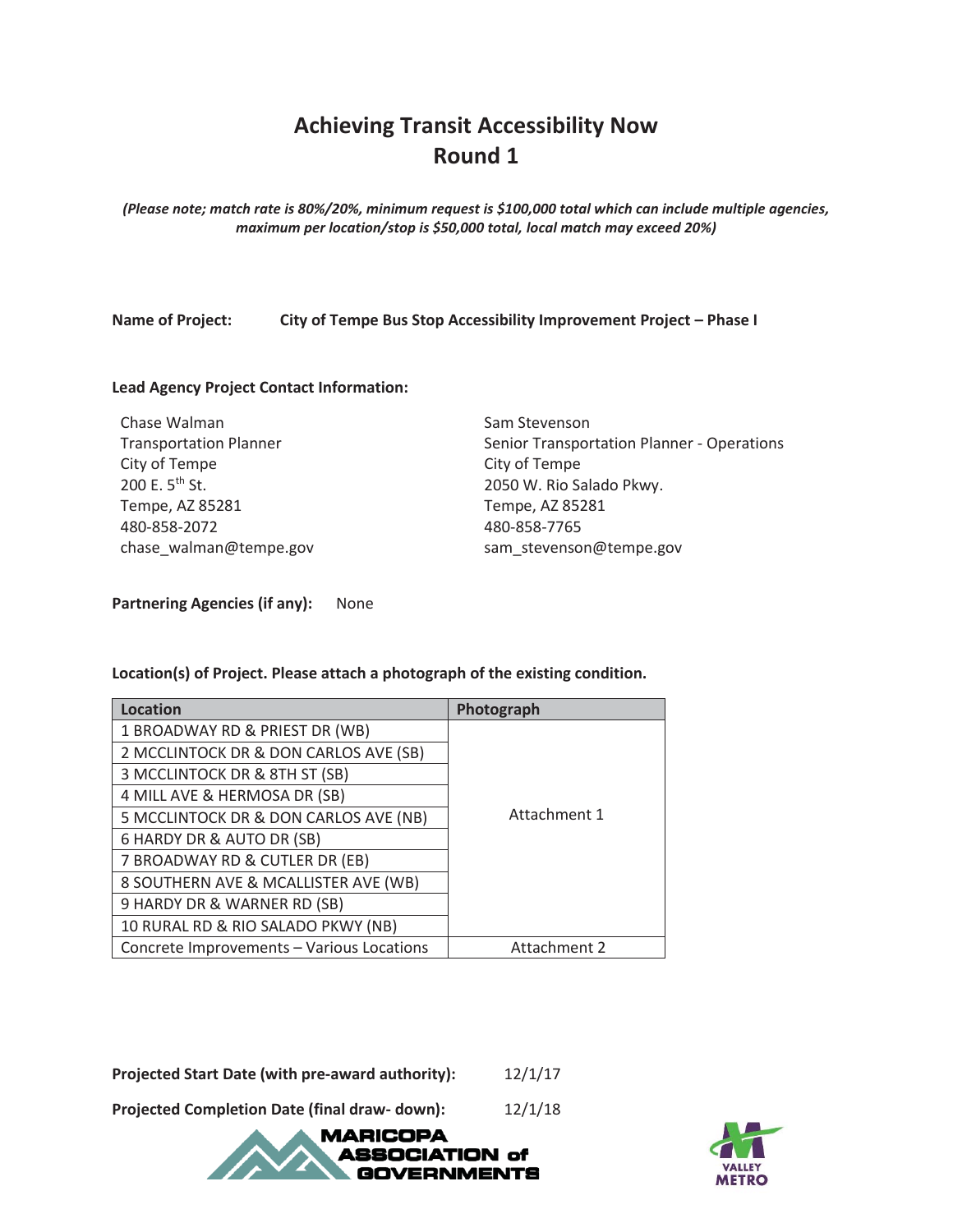#### **Project Type:**



 $X$  Shelter Improvement/Replacement  $X$  Sidewalk Improvement

 $X \mid$  Curb Ramps/Slope/Landings  $X \mid$  Other: Shade Trees

 $X \mid$  Information / Signage  $X \mid$  Improvements to boarding and alighting area

### **Please provide a short narrative. Be specific about how this project will benefit people with disabilities. Include in the description the significance of the project to the participating agency(s).**

The project improves 57 highly patronized bus stops within Tempe to meet the requirements of the American with Disabilities Act (ADA). Tempe's plan to upgrade the proposed stops include general bus stop street access, boarding and de-boarding landing pad improvements, bus shelters at the highest boarding stops, and shade trees at areas where right-of-way is not available. The proposed bus stop locations and deficiencies were identified using the City of Tempe ADA Self-Evaluation and Transition Plan and corroborated with the Valley Metro Accessibility Assessment Plan. Published Valley Metro ridership data was used to determine bus stop ridership. The proposed bus stops for improvement are located where appropriate and most needed, and any shade improvements will also benefit not only persons with disabilities, but also all transit users. The proposed bus stops are located where changes can be made within existing right-of-way. The projects are shovel ready and designed using the latest City of Tempe standards for bus stop design and construction. Receipt of these funds will assist the City of Tempe in furthering our ADA goals as committed in Tempe's Transportation Master Plan.

#### **Cost Summary:**

| <b>Description</b>                            | <b>Source</b>            | <b>Amount</b> |
|-----------------------------------------------|--------------------------|---------------|
| Install/improve bus stop pads to meet ADA     | ATAN/ Tempe CIP (Transit | \$218,735.00  |
| requirements, add shelters, and other bus     | Tax)                     |               |
| stop amenities at 10 highly-utilized bus stop |                          |               |
| locations.                                    |                          |               |
| Install 6,480 square feet of concrete for bus | ATAN/ Tempe CIP (Transit | \$75,340.00   |
| stop pads to meet ADA requirements, and       | Tax                      |               |
| plant trees where appropriate at the 47       |                          |               |
| proposed bus stops.                           |                          |               |
| <b>Total Estimated Cost of Project</b>        | \$294,075                |               |
| Local Match Amount (25%)                      | \$73,518                 |               |
| Amount Requested (75%)                        |                          | \$220,557.00  |

#### **Ridership Information:**

| <b>Location</b>                     | <b>Ridership (Annual)</b> | <b>Date</b>        |
|-------------------------------------|---------------------------|--------------------|
| BROADWAY RD & PRIEST DR (WB)        | 13,192                    | Average Annual     |
| MCCLINTOCK DR & DON CARLOS AVE (SB) | 9,959                     | Boardings over a 2 |
| MCCLINTOCK DR & 8TH ST (SB)         | 6,570                     | year period        |
| MILL AVE & HERMOSA DR (SB)          | 5,664                     | April 2015 - March |
| MCCLINTOCK DR & DON CARLOS AVE (NB) | 5,390                     | 2017               |
| HARDY DR & AUTO DR (SB)             | 4,823                     |                    |
| BROADWAY RD & CUTLER DR (EB)        | 4,693                     |                    |
| SOUTHERN AVE & MCALLISTER AVE (WB)  | 4,119                     |                    |
| HARDY DR & WARNER RD (SB)           | 3,760                     |                    |
| RURAL RD & RIO SALADO PKWY (NB)     | 3,252                     |                    |



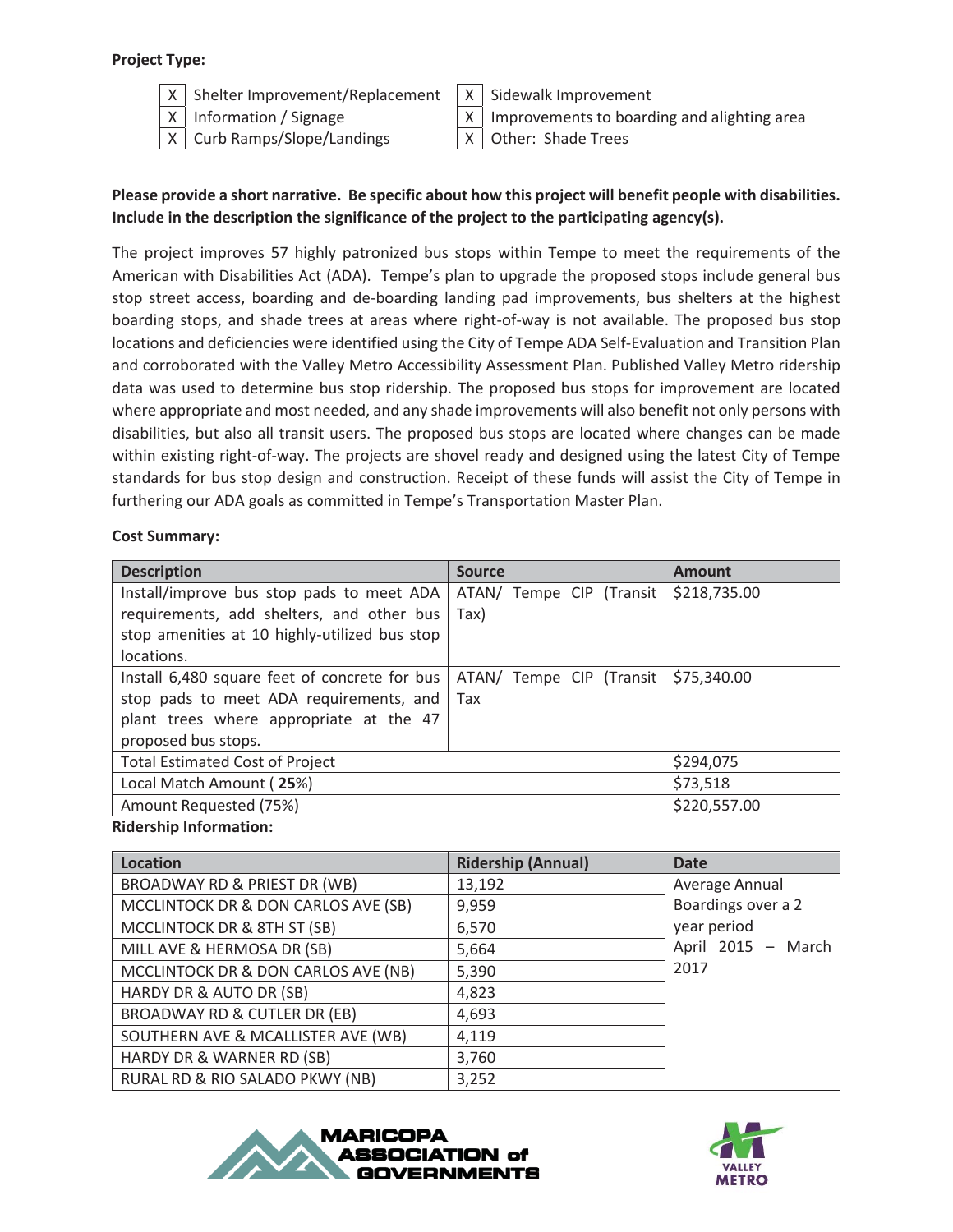Authorizing Signature (Transportation Director or Above):

Print Name: Steven Methvin

Print Title: Deputy City Manager - Chief Operating Officer

Date: July 7, 2017

**Staff Section** 

**Date Submitted:** 

**Date MAG Regional Council Approved:** 



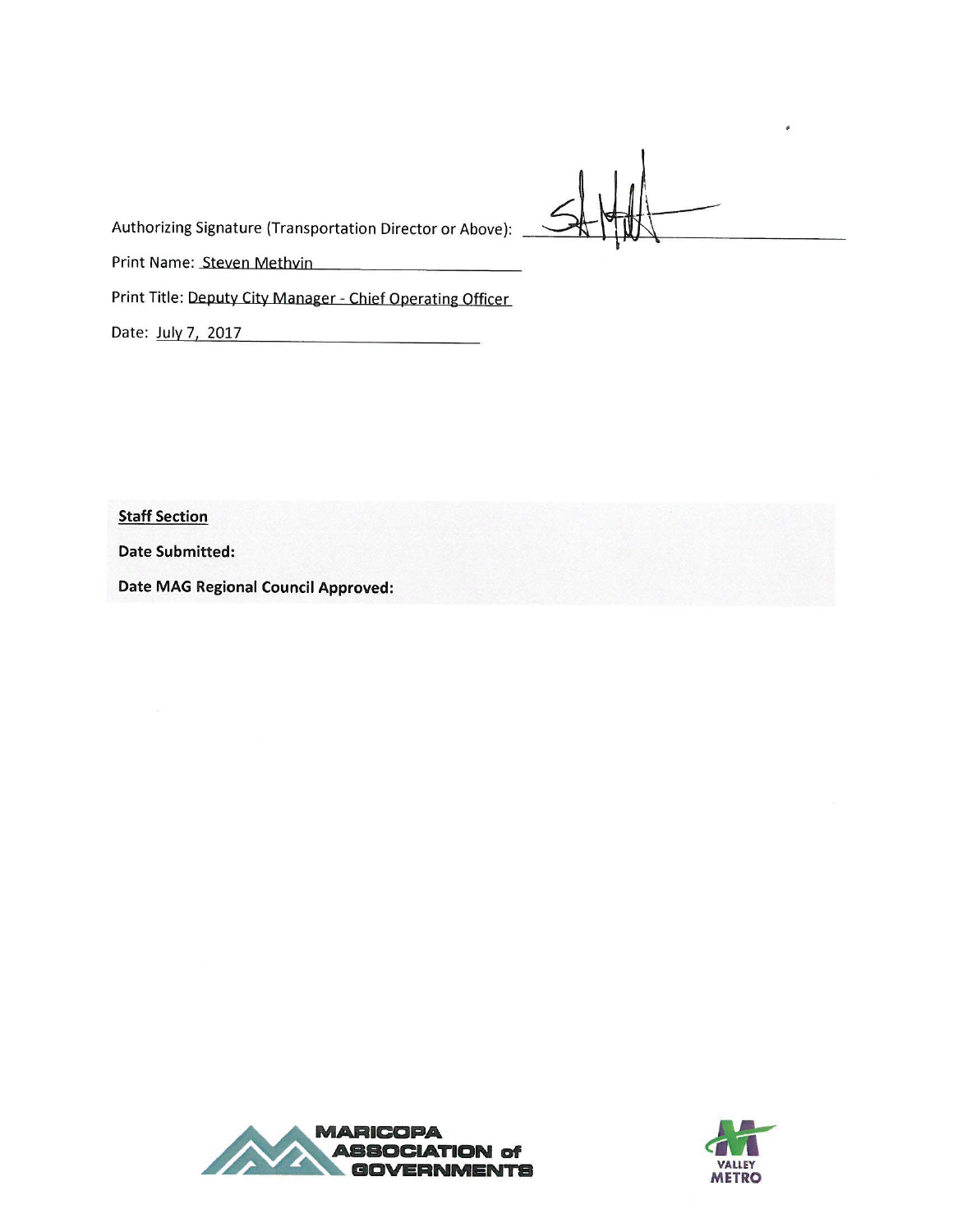# Attachment 1